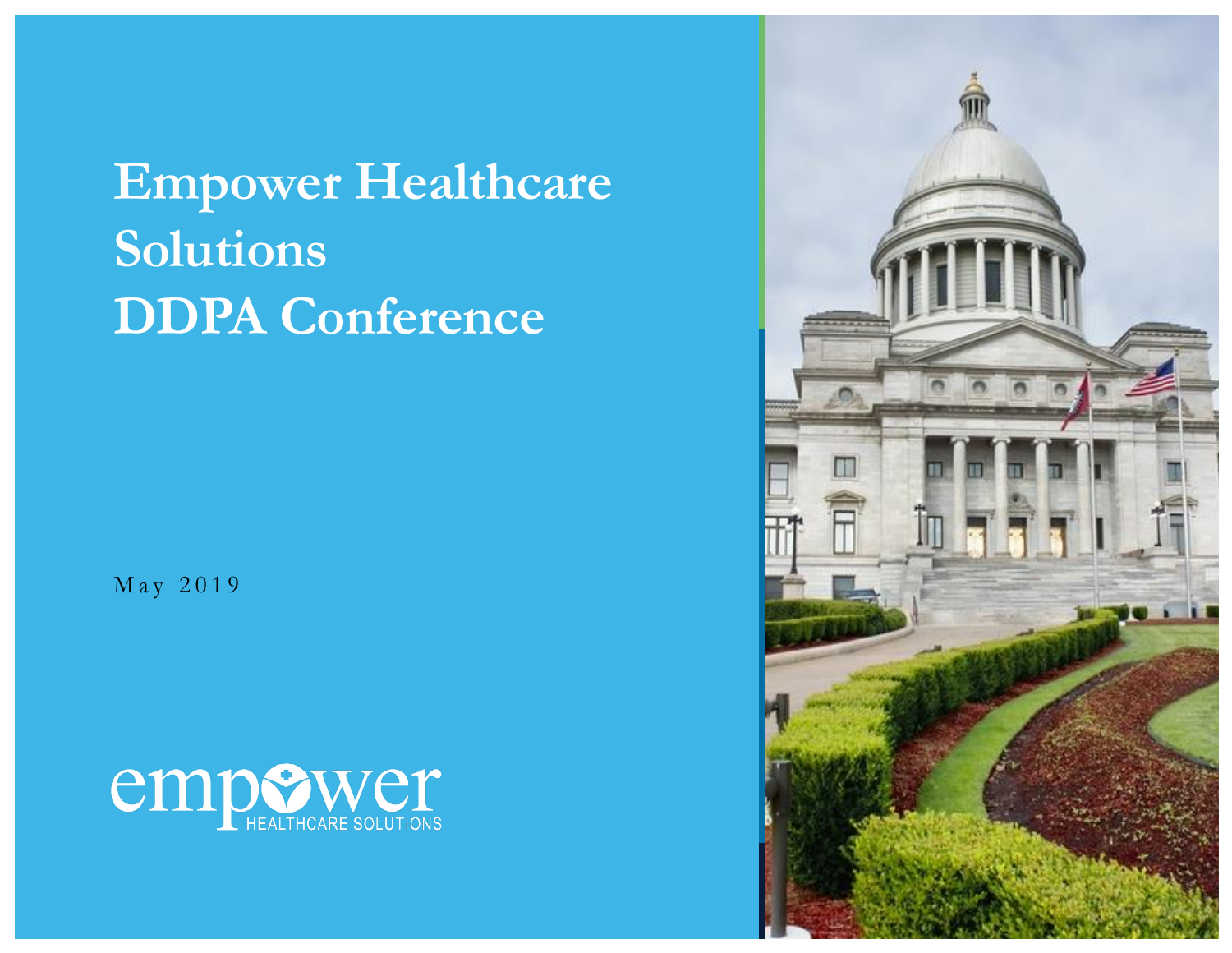# **About Empower**

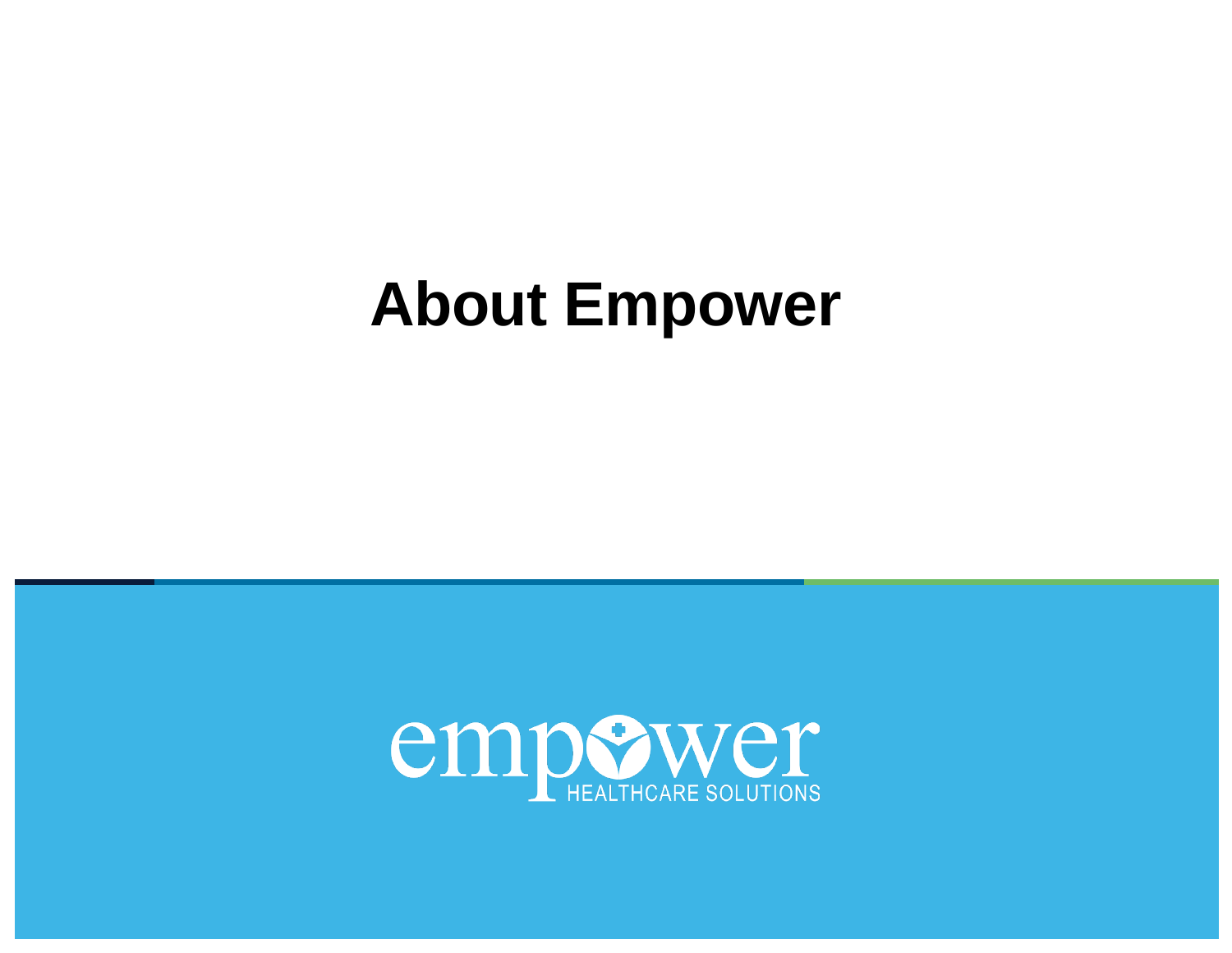#### **About Empower**

*Our goal is to empower individuals to lead fuller, healthier lives at home and in their communities.*

Empower is a newly formed partnership between **Beacon Health Options** and five provider organizations:

- **Arkansas Community Health Network (ACHN)**
	- **Woodruff Health Group**
- **Statera**
- **Independent Case Management (ICM)**
- **The Arkansas Healthcare Alliance**

Empower holds a management services agreement with Beacon Health Options to conduct administrative services and help the organization adopt and implement managed care strategies to operate as a PASSE.

Empower integrates physical health, behavioral health, developmental and intellectual disability care, and social support services in order to increase access to care while improving the quality of life for our members.

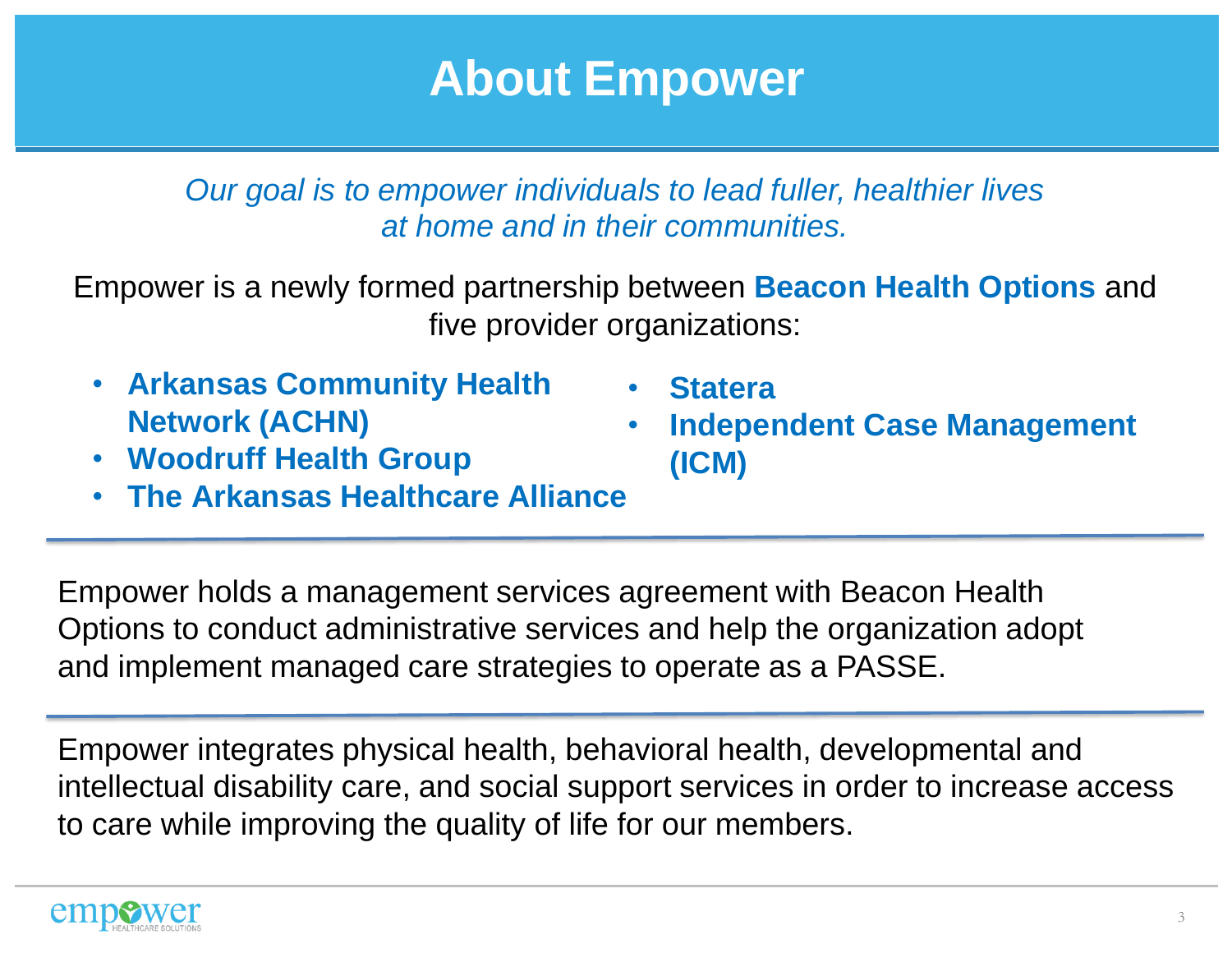## **PASSE Overview**



To improve the health of Arkansans who have need of intensive levels of specialized care due to mental health, intellectual or developmental disabilities



To link providers of physical health care with providers of behavioral health care and services for individuals with developmental disabilities



To coordinate care for all community-based services for individuals with intensive levels of specialized care needs



To reduce excess cost of care due to under-utilization and overutilization of services



To allow flexibility in the array of services offered to the population served



To reduce costs by organizing care, not just by managing finances



To increase the number of service providers available in the community to the population covered

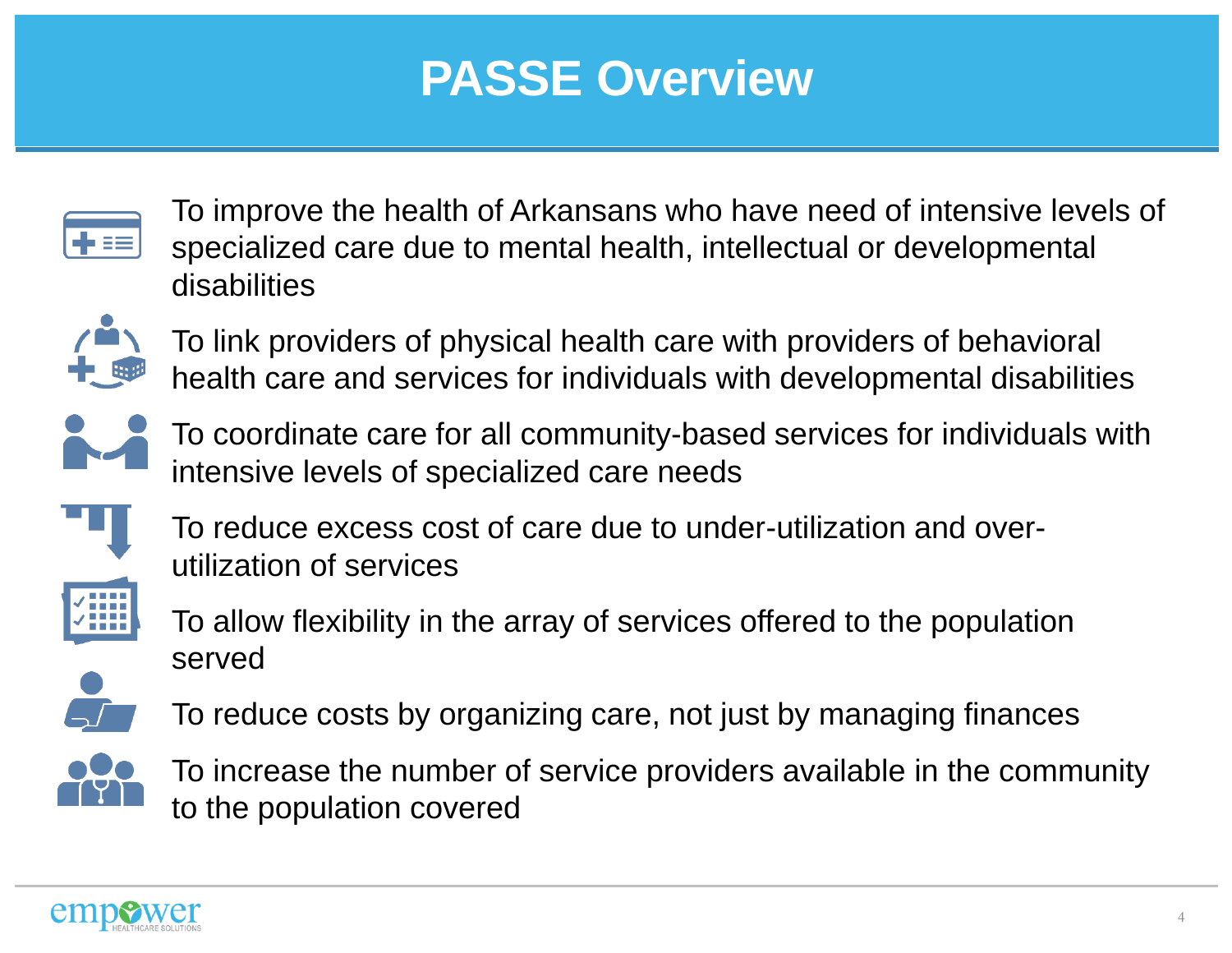# **Provider Responsibilities**

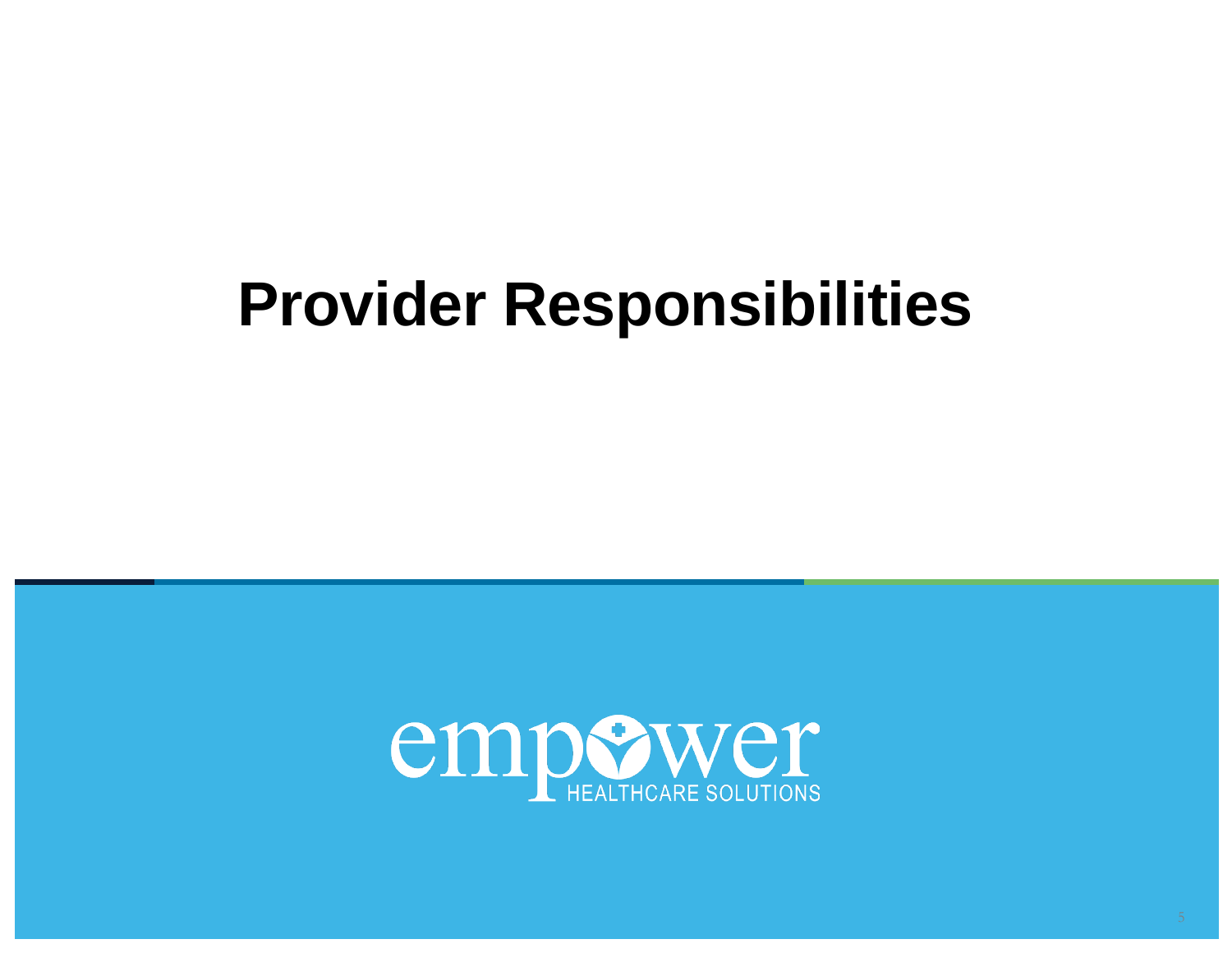#### **Provider Responsibilities**

- Empower members choose, or are assigned, a Primary Care Provider (PCP) upon enrollment
- When referring patients, please verify other providers are in-network to ensure coverage
- Out-of-Network services are **NOT** covered unless they are an emergency or if prior authorized by Empower
- Use our Provider Search tool at **[www.getempowerhealth.com](http://www.getempowerhealth.com/)** to help you locate a participating Empower provider

"Do you participate with Empower?"

Be sure to ask to see each patient's member ID card to ensure you are in network for the **PASSE** 

!

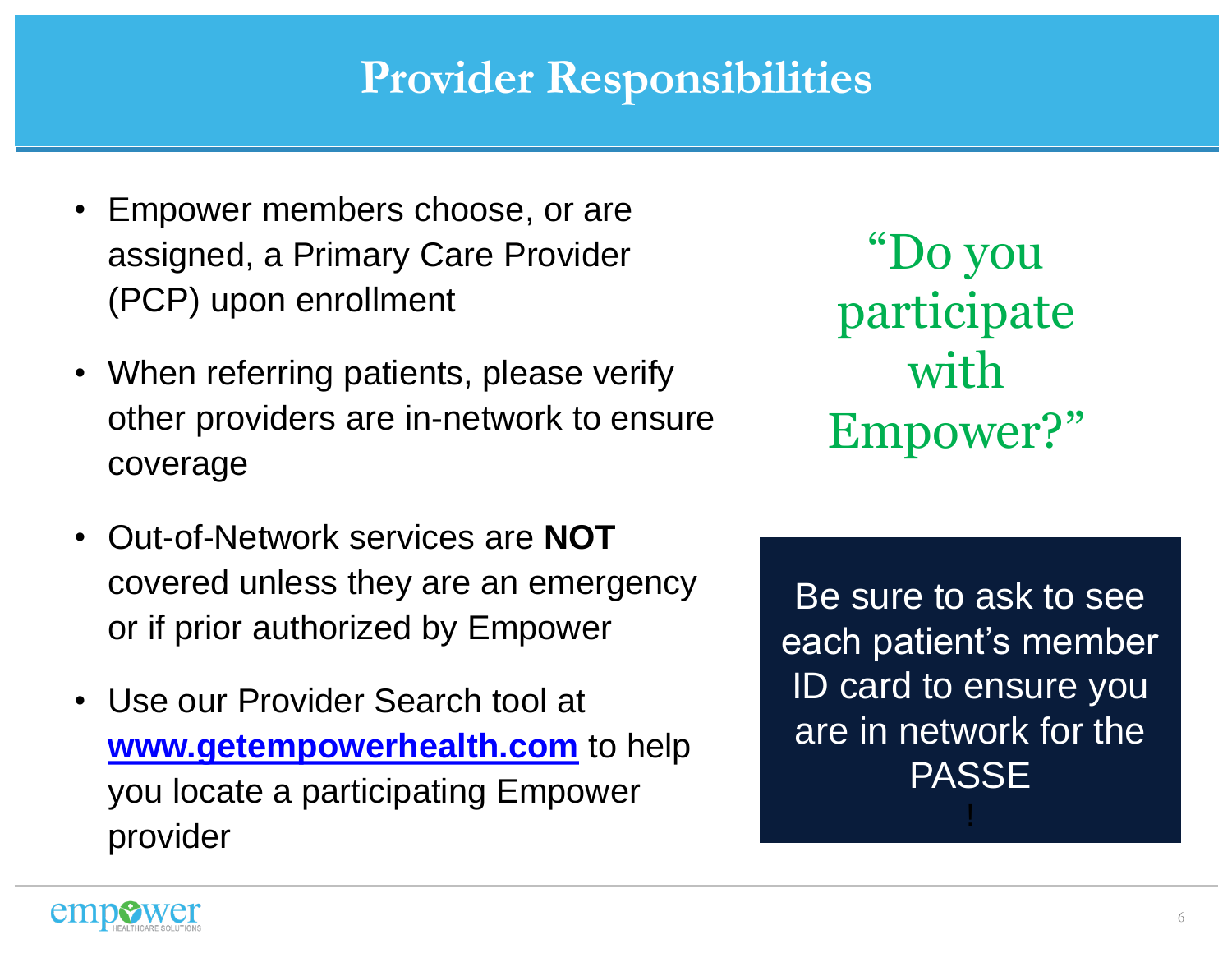#### **Provider Responsibilities**

- **Enroll** as a qualified Arkansas Medicaid provider
- Complying with **credentialing and re-credentialing**  requirements
- Accommodate **physical access and scheduling flexibility** to meet the needs of members
- Work with the members **Care Coordinator** to facilitate care
- Meet **prior authorization** guidelines
- Provide **culturally competent care** and covered services to members to meet or exceed professionally recognized standards
- **Participate** in Empower's provider education and training efforts
- **Submitting clean claims** in a timely manner
- **Informing members** of their rights and responsibilities



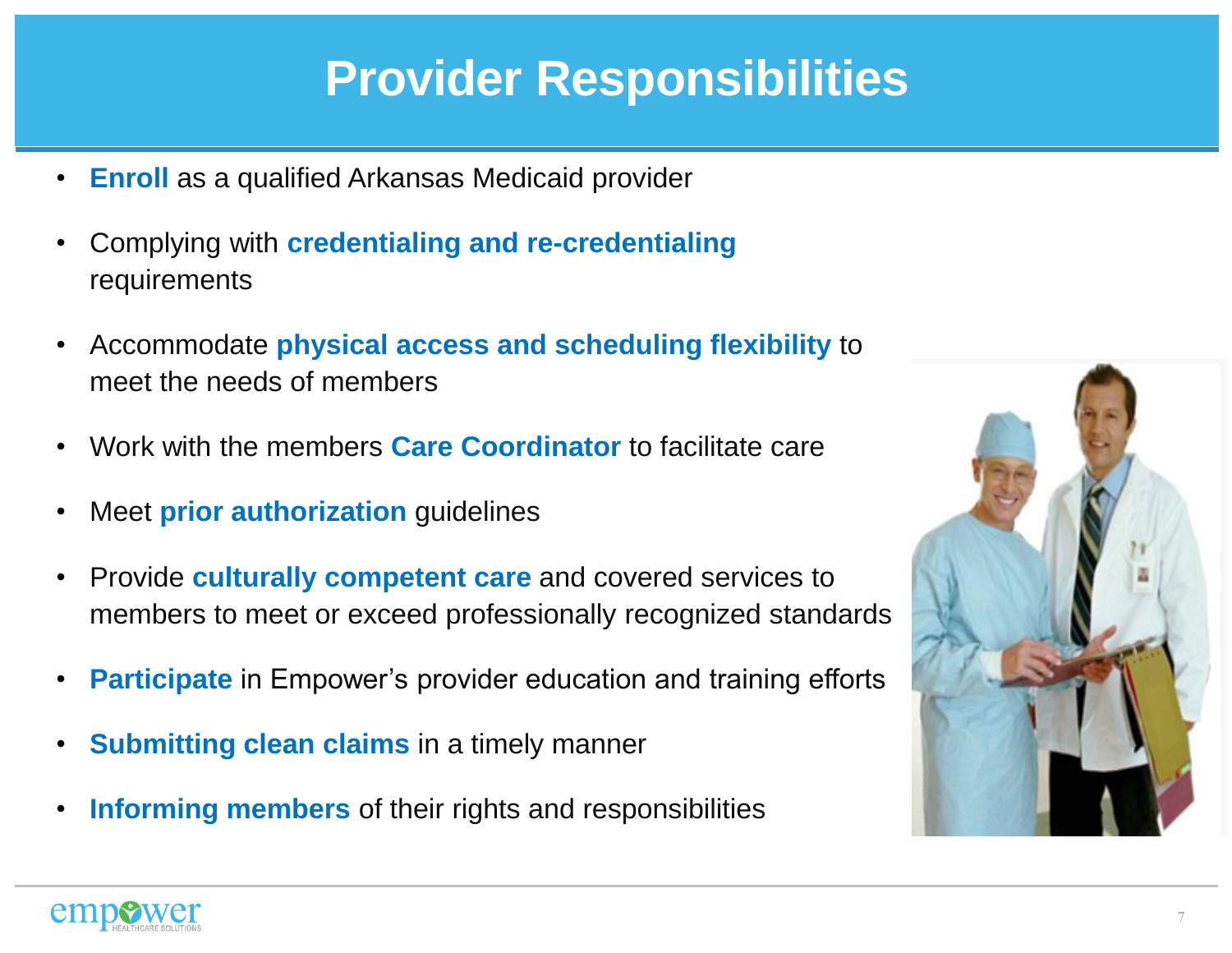#### **Provider Resources**

- Providers can access reference materials and tools at the Empower website: [www.getempowerhealth.com.](http://www.getempowerhealth.com/) Available resources include:
	- − Provider Manual
	- − Clinical Guidelines
	- − Prior Authorization Look Up
	- − Provider Training
	- − Resource guides for claims, authorizations, EFT, and how to contact us
- Providers who register for the web portal will have access to eligibility, requesting authorizations, filing claims, and checking claim status.
- Provider Relations Managers are also available to provide additional assistance or training.

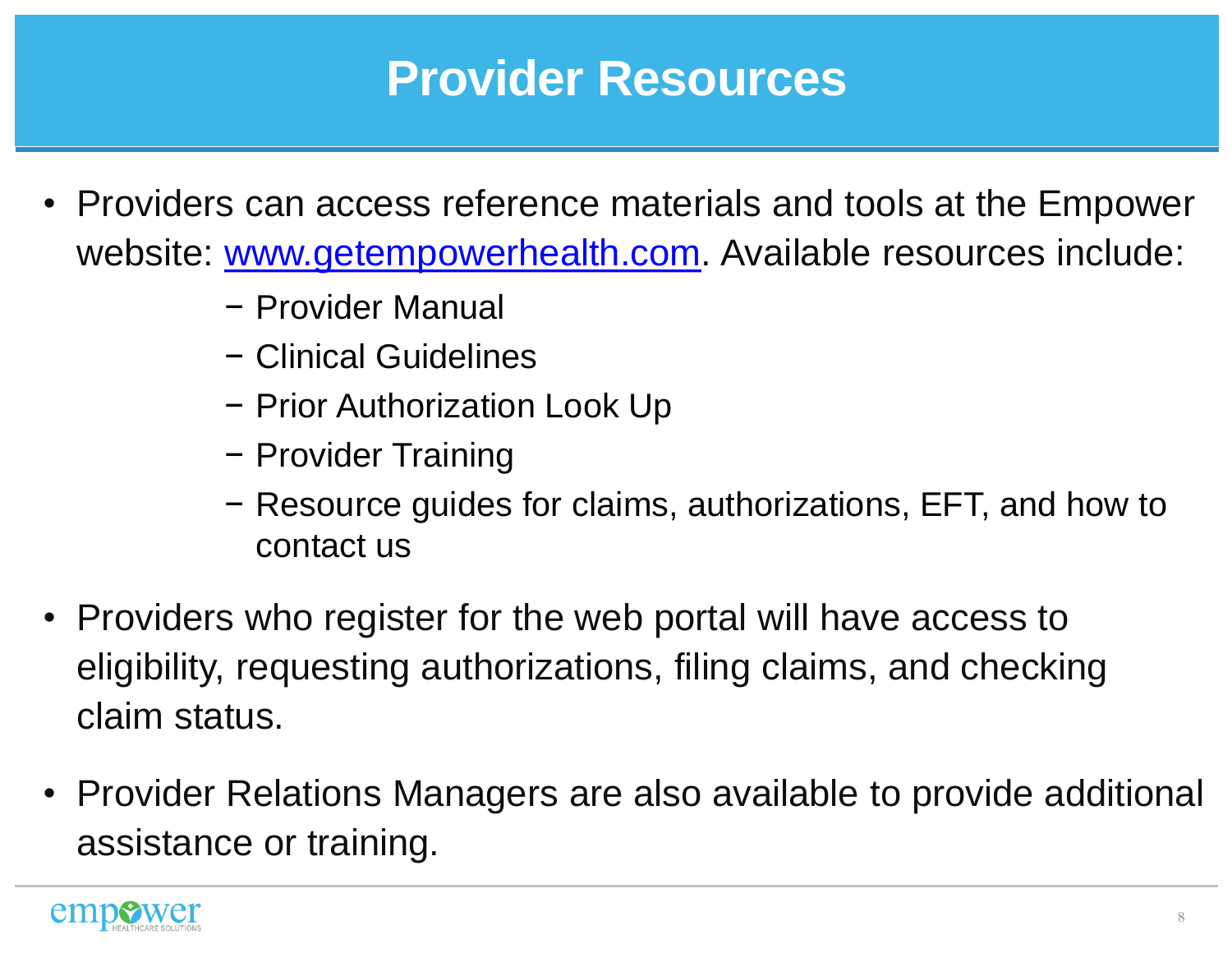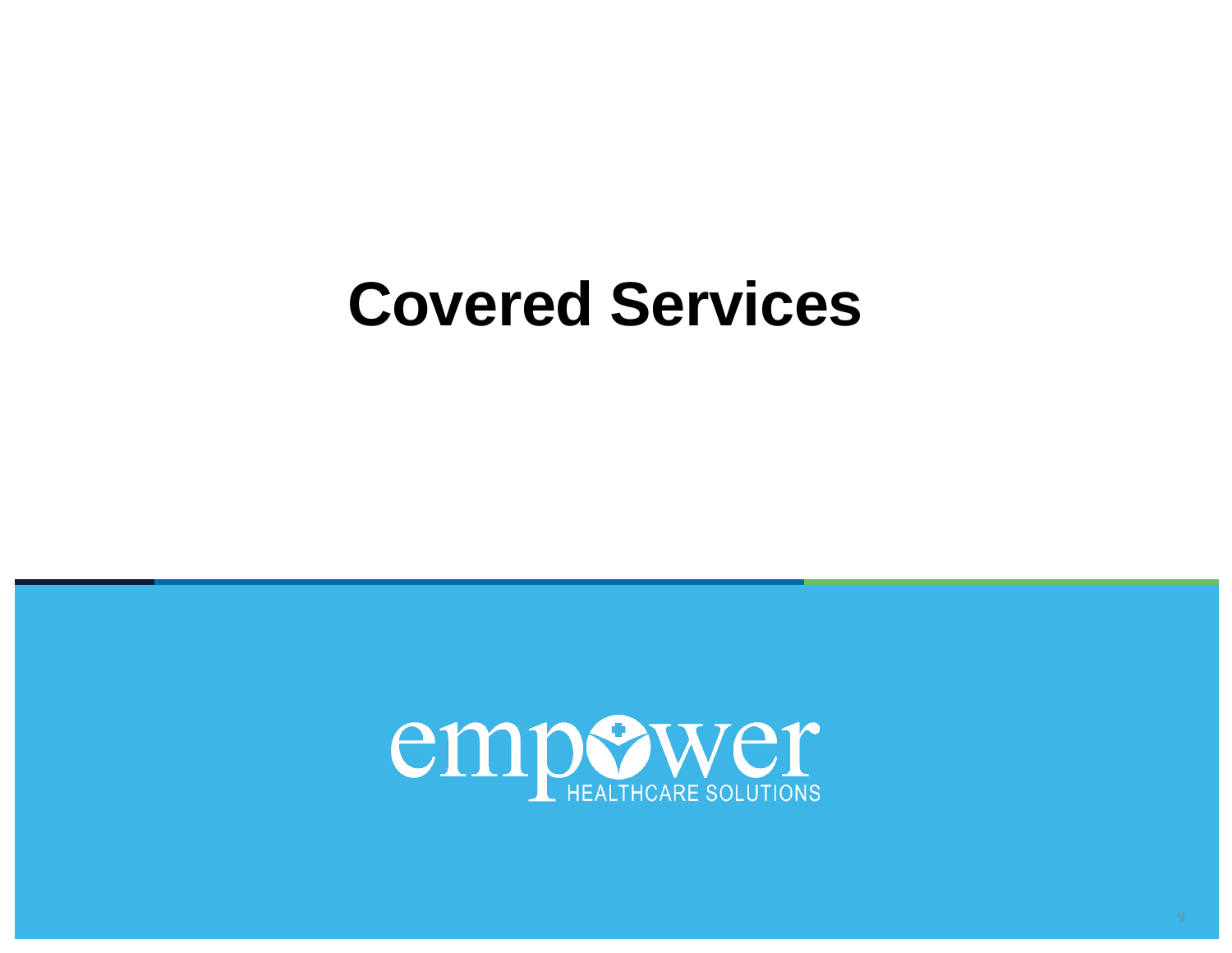Empower members are eligible for all of the PASSE covered services under the Arkansas Division of Medical Services. All services must be medically necessary.

**Covered services** currently provided to Empower members include; but are not limited to:

- Behavioral Health Services
- DD Services
- Home and Community Based Services (HCBS)
- Early and Periodic Screening Diagnosis & Treatment (EPSDT)
- Family Planning
- Inpatient Services
- Outpatient Services
- Pharmacy Services

Providers are responsible for verifying patient eligibility prior to service delivery. Empower is not responsible for non-covered benefits or for services rendered to ineligible beneficiaries.

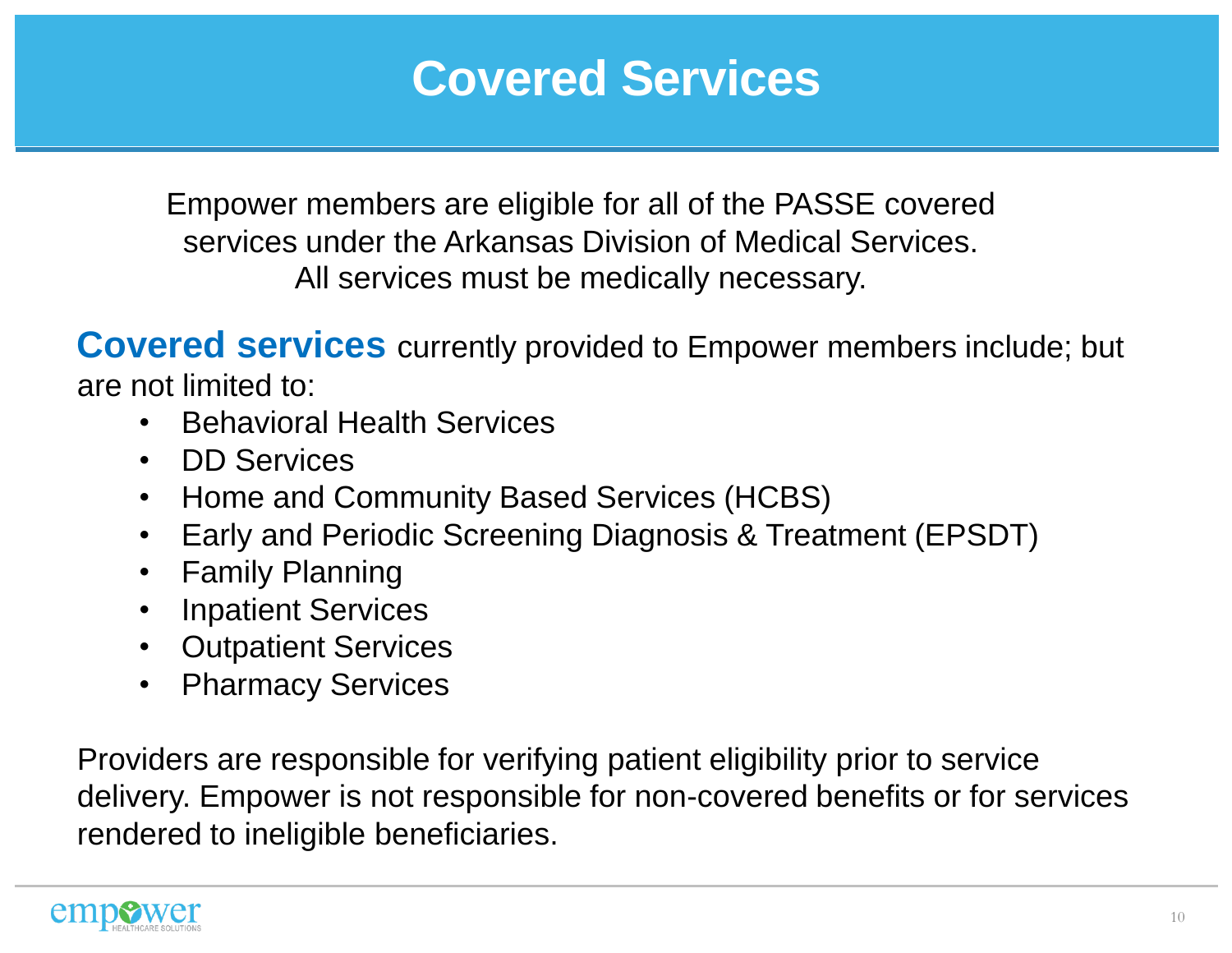In addition to covering traditional Arkansas Medicaid State Plan services, Empower includes an array of home and community-based (HCBS) waiver services for members with developmental disabilities and/or behavioral health needs.

All CES wavier services must be delivered in accordance with the waiver requirements and consistent with the Division of Disability Services CES Wavier Provider Manual.

1915(c) CES Waiver Services Include:

- Supportive Living
- Respite
- Supported Employment
- Adaptive Equipment
- Environmental Modification
- Specialized Medical Supplies
- Supplemental Support Device
- Consultation Services
- Crisis Intervention Services
- Community Transition Services

1915(i) HCBS Services Include:

- Adult Rehabilitation Day Services
- Behavior Assistance
- Peer Supports
- Family Support Partners
- Supportive Life Skills Development
- Child and Youth Support Services
- Supportive Employment
- Partial Hospitalization
- Mobile Crisis Intervention
- Therapeutic Communities
- Therapeutic Host Homes
- Residential Community Reintegration
- Planned and Emergency

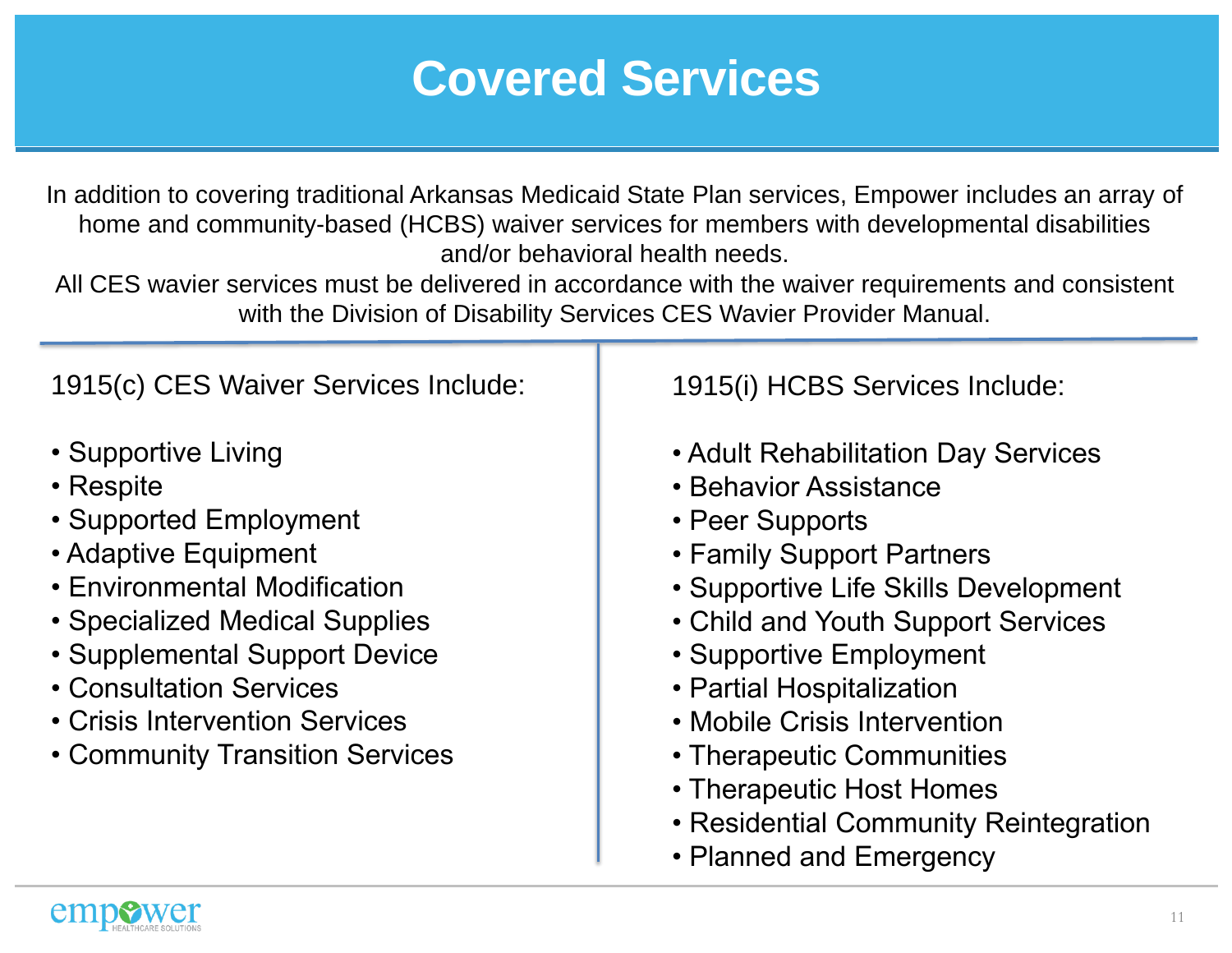Empower's pharmaceutical management procedures are a vital part of the pharmacy program. Together they ensure and promote the utilization of clinically appropriate drug(s), which leads to the improvement of the health and well-being of our Members. The most commonly utilized management tools in the pharmacy program include:

- Preferred Drug List (PDL)
- Mandatory Generic
- Step Therapy (ST)
- Quantity Limit (QL)
- Age Limit (AL)
- Over-The-Counter (OTC) Medications
- Coverage Determination or Prior Authorization (PA) Process
- Pharmacy Lock-In Program
- Specialty Drug Program

*More detail about procedures are available in the Provider Manual.* 

Pharmacy Benefit Manager: **CVS/Caremark**

*Offers nearly 900 locations across the state of Arkansas*

RXBIN: 04336 RXPCN: ADV RXGOUP: RX2798

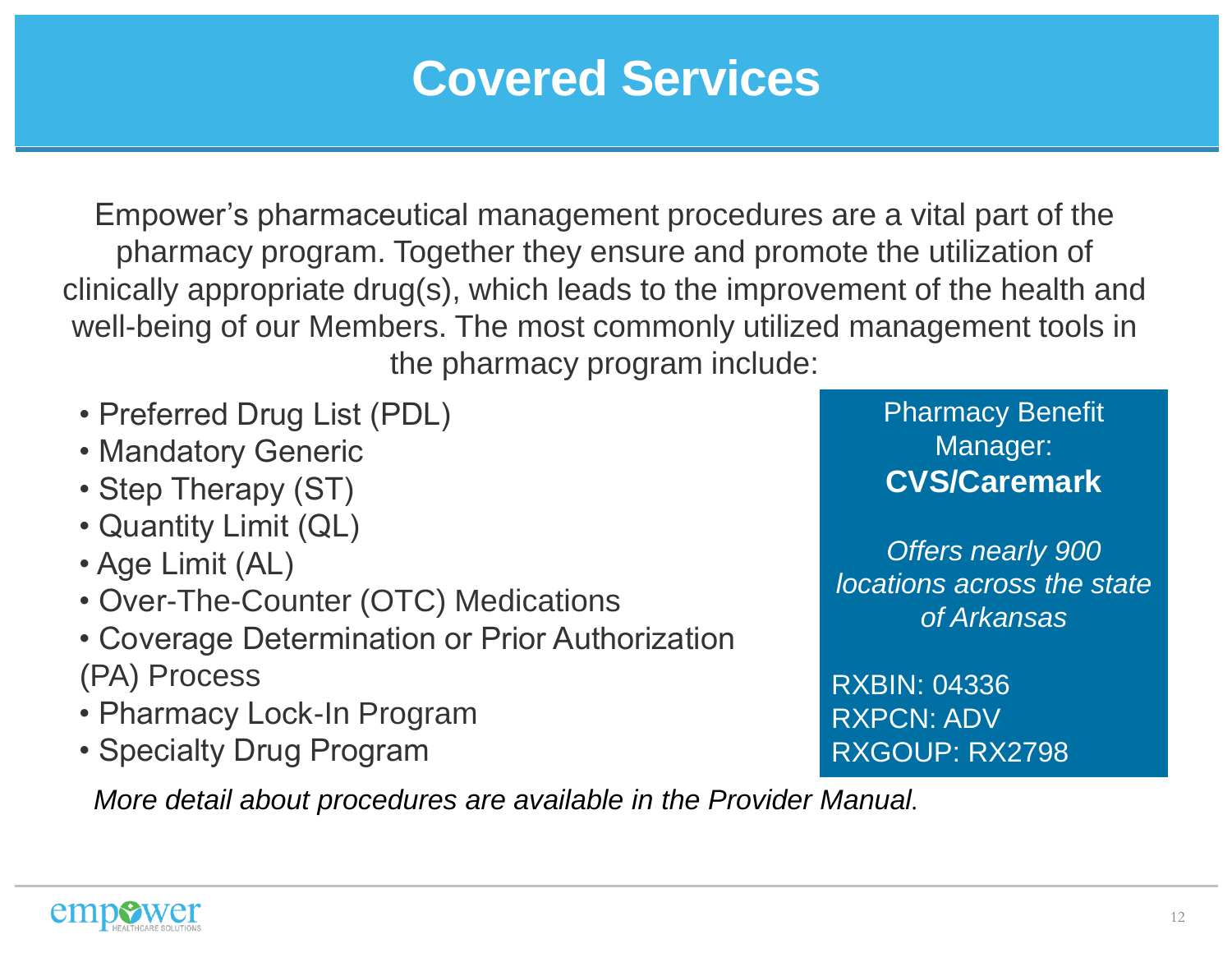#### **Excluded Services**

#### *The following services are excluded from the PASSE*:

- Nonemergency medical transportation and transportation to and from EIDT and ADDT.
- Dental benefits in a capitated program
- School-based services provided by school employees
- Skilled nursing facility services (*Limited Rehabilitation Stay is not considered an excluded skilled nursing facility service)*
- Assisted living facility services;
- Human Development Center (HDC) services (including full admission to a HDC);
- Waiver services provided to the elderly and adults with physical disabilities through the ARChoices in Homecare program or the Arkansas Independent Choices program, or a successor waiver for the elderly and adults with physical disabilities
- Abortions, unless the pregnancy is the result of incest or rape; or the woman suffers from a physical disorder, physical injury, or physical illness, including a life-endangering physical condition that manifests during pregnancy, which would, as certified by a physician, place the woman in danger of death unless an abortion is performed

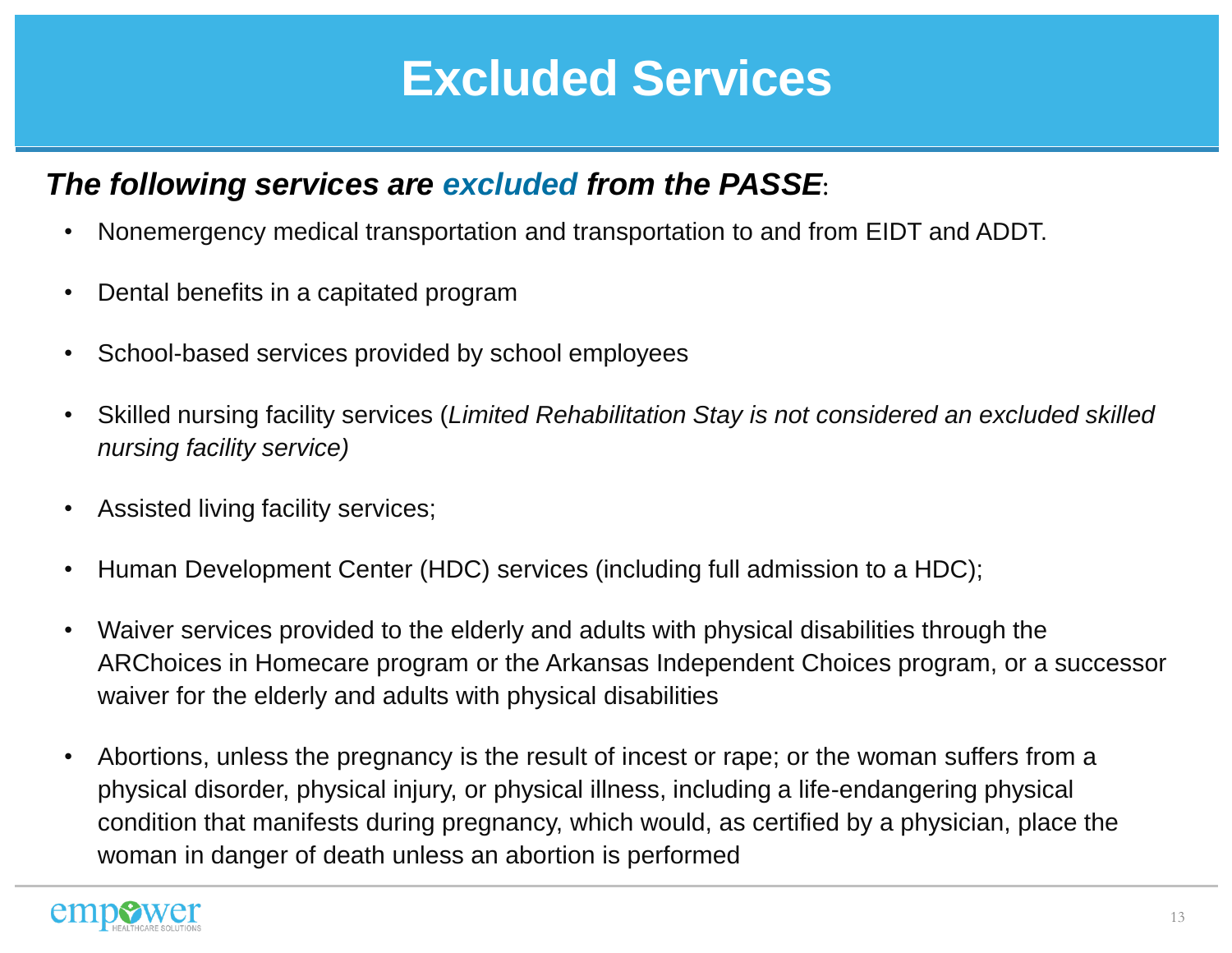# **Utilization Management**

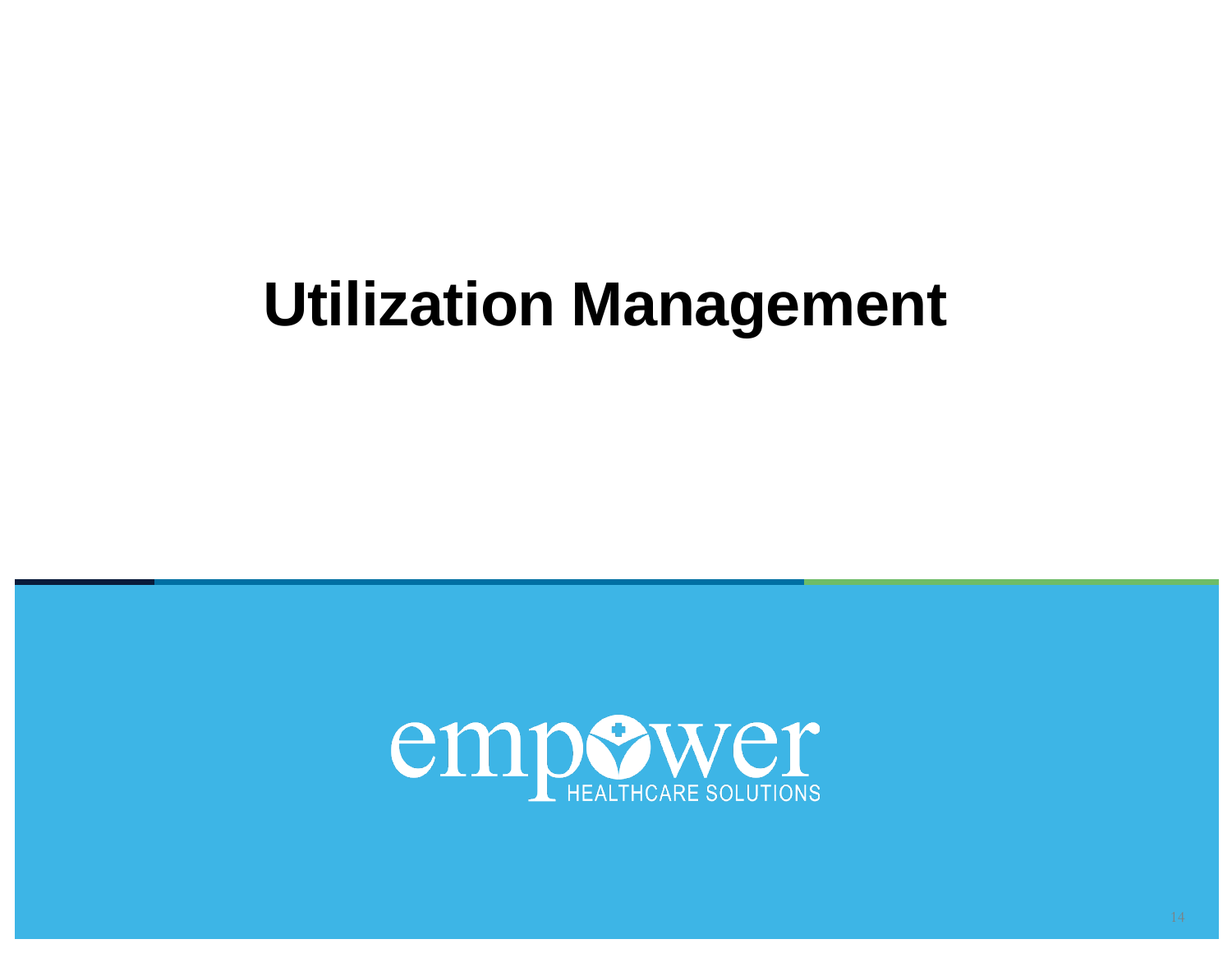#### **Utilization Management**

Empower's Utilization Management (UM) encompasses the following program components: after hours service, prior authorization, concurrent review, ambulatory review, retrospective review, and discharge planning.

The primary function of the UM staff is to facilitate efficient resource utilization, and review and verify medical appropriateness and necessity for members whose needs are represented in the following categories:

- **pre-certification/prior authorization** of services
- **out-of-network** services
- **transition of care**
- **admission** and **concurrent** review
- **retrospective** review
- **discharge planning**



Please refer to the Provider Manual for a complete listing of services requiring prior authorization or use the prior authorization look up tool at www.getempowerhealth.com

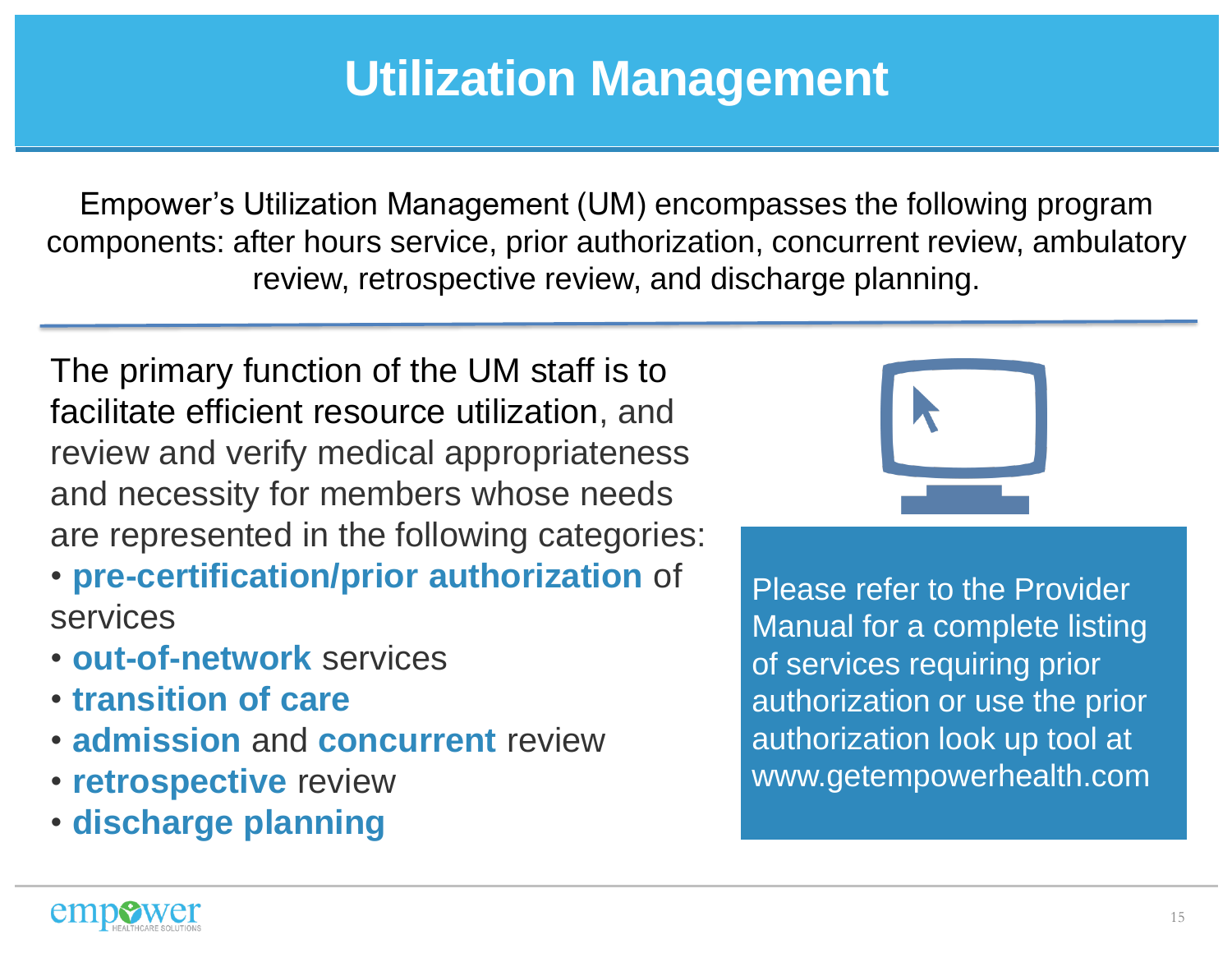#### **Transition Period**

| March 1, 2019-August 31, 2019                                                                                                                                                                                          | Beginning 9/1/19                                                                                                                        |
|------------------------------------------------------------------------------------------------------------------------------------------------------------------------------------------------------------------------|-----------------------------------------------------------------------------------------------------------------------------------------|
| Prior authorization requirements for<br>outpatient services are waived.<br>*ICF admissions and CSRs will require review by the UM department.<br>Initial approval is 90 days and then will be reviewed every 6 months. | Services requiring prior authorization noted<br>in the provider manual will be implemented.<br>*Note services requiring PA on slide 16. |
| All existing budget plans for waiver                                                                                                                                                                                   | All waiver members will have new PCSPs in                                                                                               |
| members will be extended through                                                                                                                                                                                       | order to reflect change in payment                                                                                                      |
| $8/31/19$ .                                                                                                                                                                                                            | methodology.                                                                                                                            |
| New waiver members or addendums to                                                                                                                                                                                     | Speech/PT/OT services and day                                                                                                           |
| existing budgets can be submitted to the                                                                                                                                                                               | habilitation will require EOB after benefit                                                                                             |
| UM department.                                                                                                                                                                                                         | limit is reached.                                                                                                                       |
| All Inpatient services require prior                                                                                                                                                                                   | Inpatient services will continue to require                                                                                             |
| authorization.                                                                                                                                                                                                         | prior authorization.                                                                                                                    |

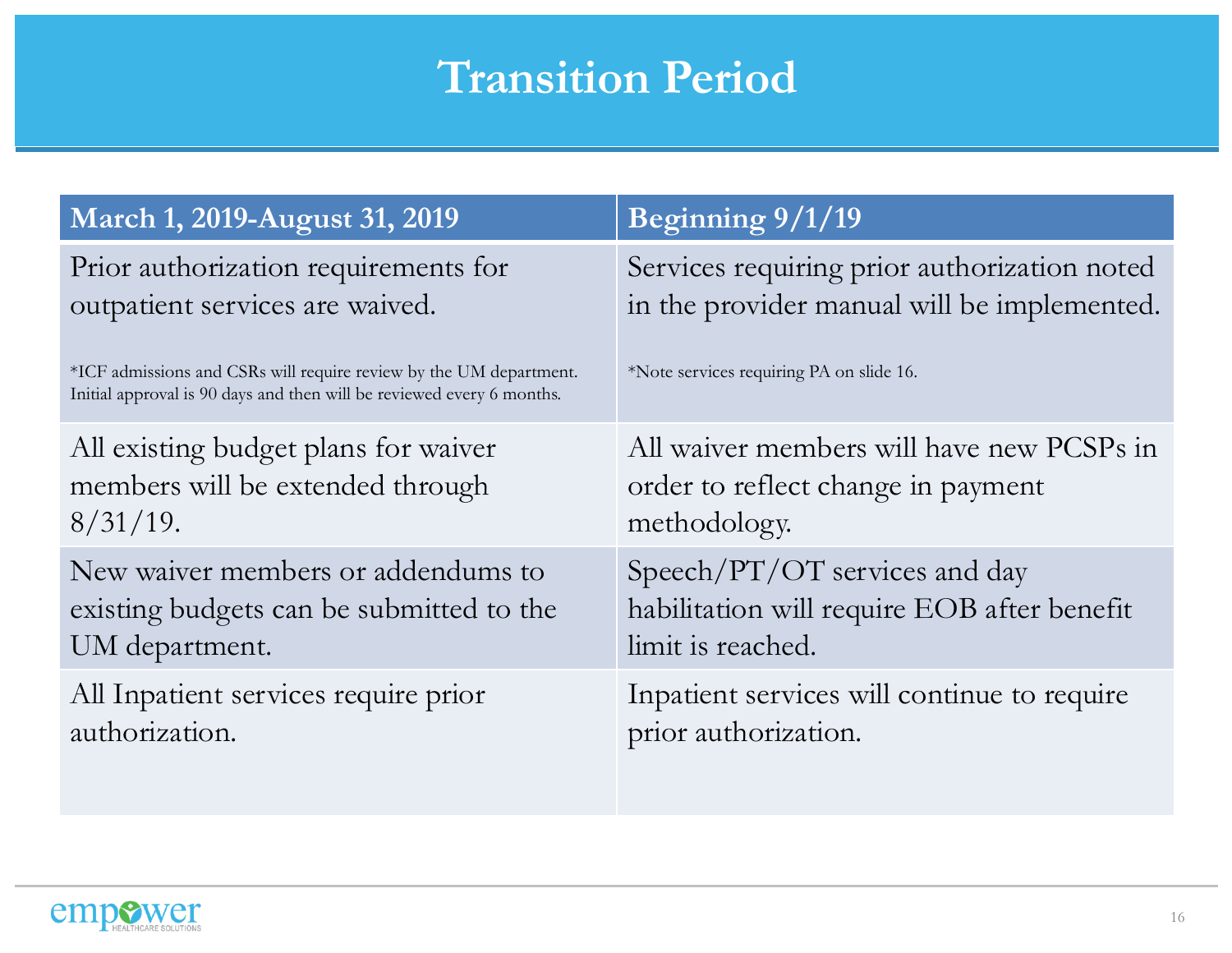## **Utilization Management**

#### **Prior Authorization Requirements**

- Inpatient Admissions
- (Emergency notification must be received 24 hours or next business day)
- Allergy Testing (for age under 5)
- Home Health Services (after initial visit)
- Private Duty Nursing
- Cardiac or Pulmonary Rehab
- Home Infusion
- Chiropractic Services
- Advanced Imaging
- DME & Prosthetics (exceeding \$750)
- Cosmetic Procedures
- Experimental/Investigational Services
- Pain Management
- Sleep Studies (facility based only)
- High Dollar Medications (exceeding \$1000)
- All Out-of-Network Services
- Inpatient Psychiatric Treatment
- Psychiatric Residential Treatment
- Residential Community Reintegration
- Substance Abuse Detox
- Partial Hospitalization
- Therapeutic Host Home
- Intensive Outpatient Substance Abuse
- Planned Respite
- Therapeutic Communities
- Intermediate Care Facilities (ICF)
- Developmental Disabilities/ACS Waiver **Services**
- All Out-of-Network Services

*Note: This list may not represent all services requiring an authorization. Please review Provider Manual for further information*

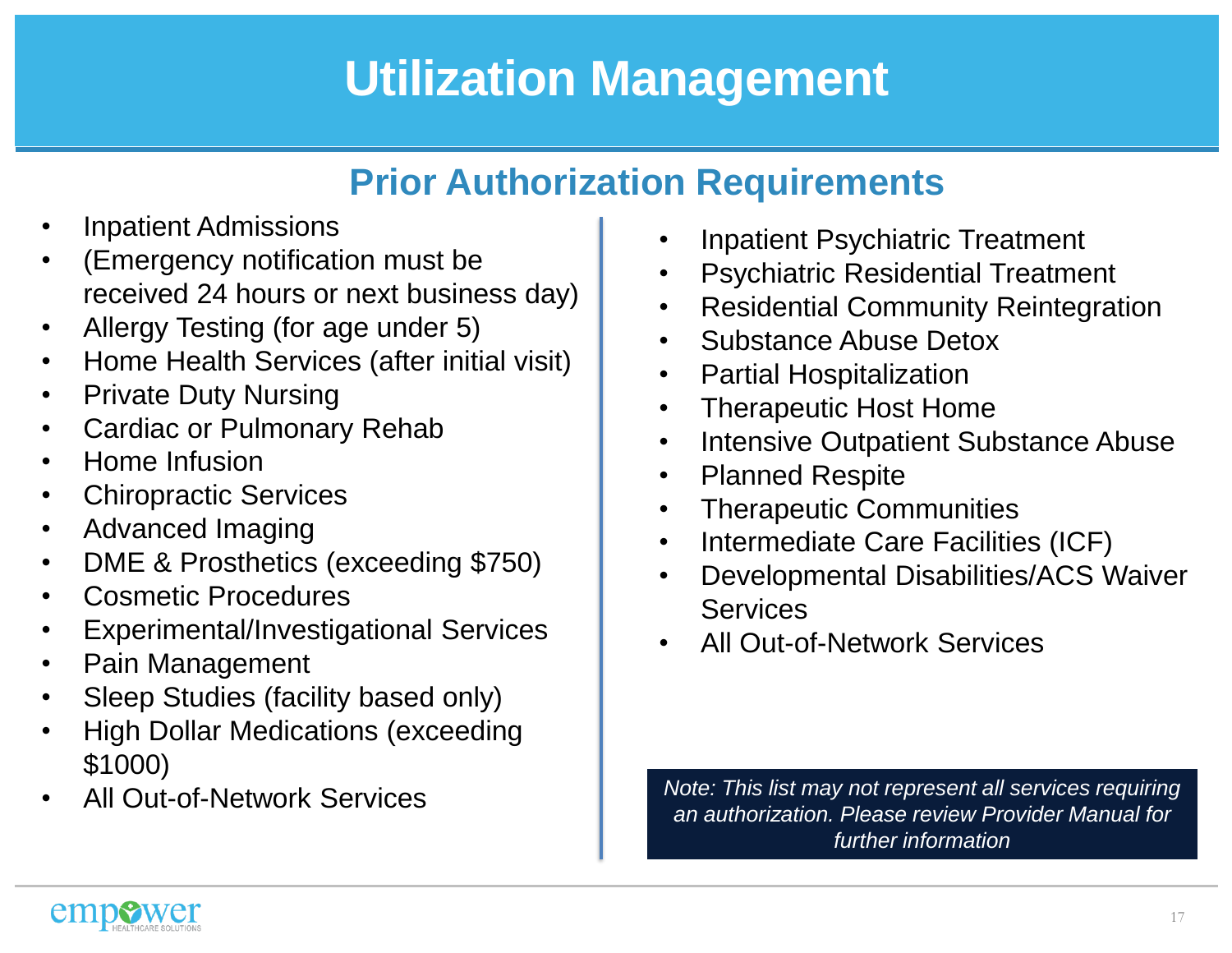#### **Documentation**

- Providers will be expected to keep clinical documentation relevant to the provision of services.
- Documentation should include clinical information substantiating the medical necessity of services provided.
- When requesting authorization of services providers should submit plan of care and/or progress notes documenting the members current status and recent progress/regression.
- **PCP** referrals are not needed for purposes of the PASSE. However providers should follow all rules of their accrediting agencies.
- Providers should continue to document towards the federal requirements of any specialty program they are certified to provide.

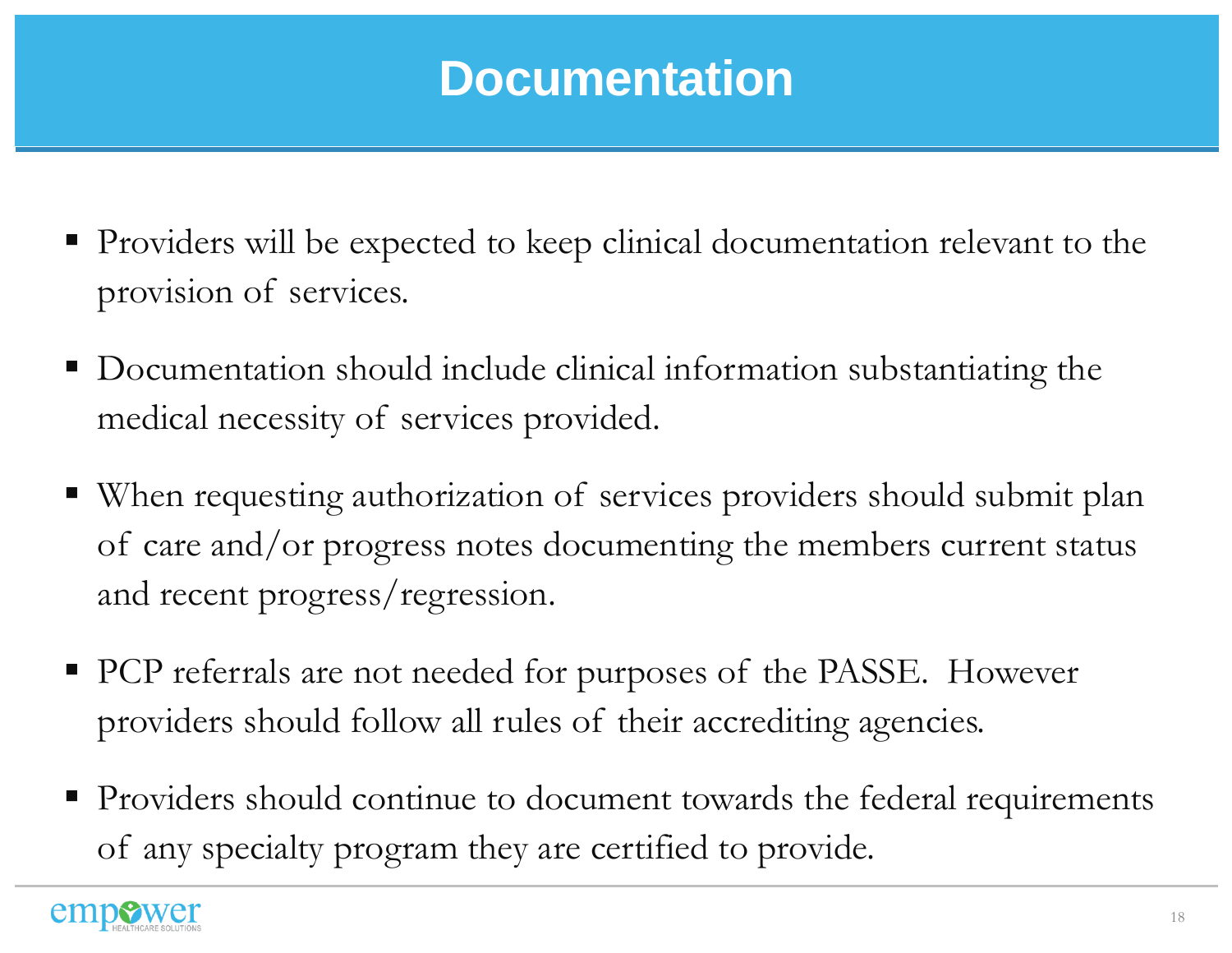#### **Utilization Management**

The UM department is committed to assuring prompt, efficient delivery of healthcare services and to monitor quality of care provided to Empower members. Prior Authorizations may be requested:

Online: [www.getempowerhealth.com](http://www.getempowerhealth.com/)

Fax: (800) 886-6839 Behavioral Health/DD/HCBS Services (800) 878-8264 Medical Services

Phone: (855) 429-1028

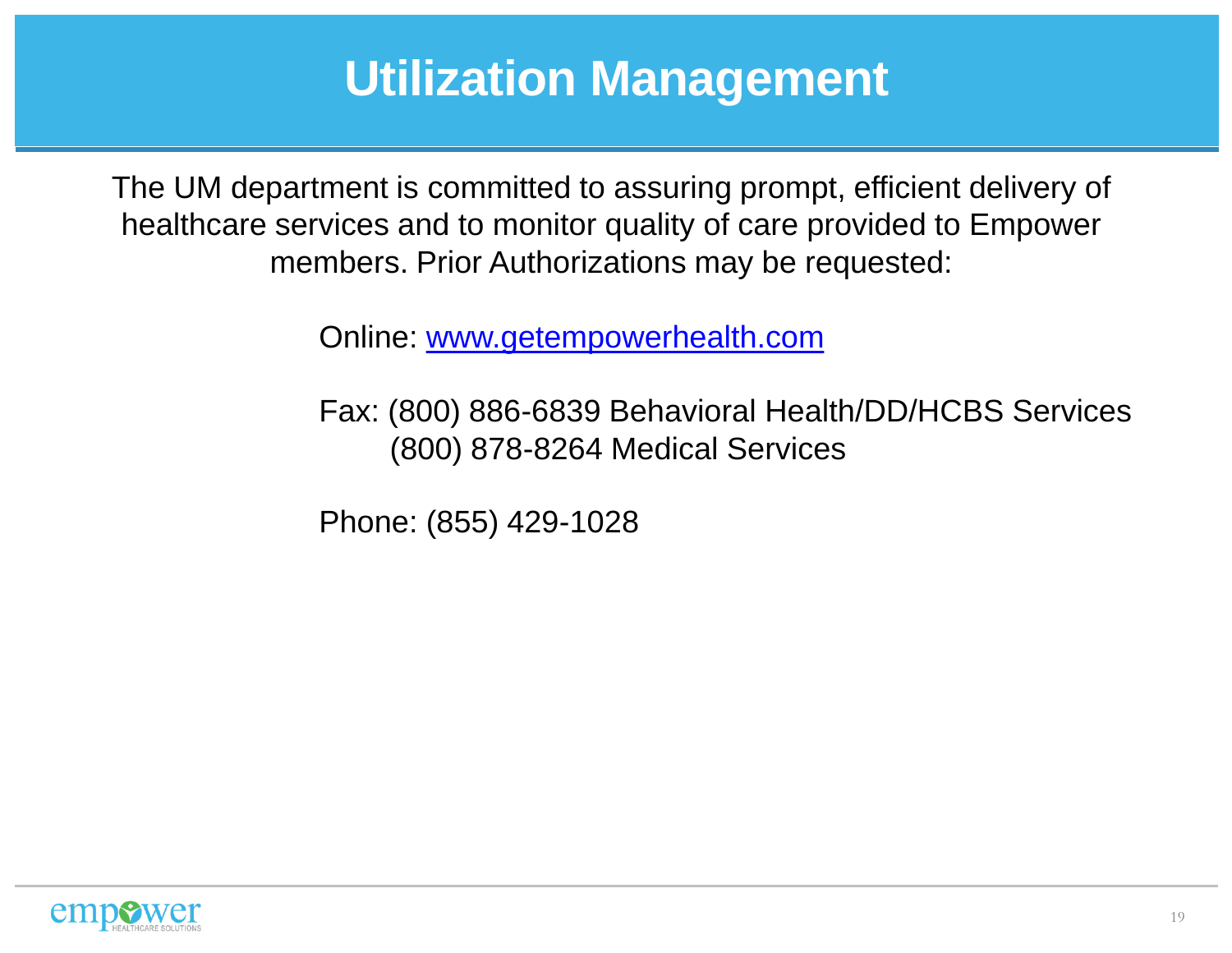# **Provider Credentialing**

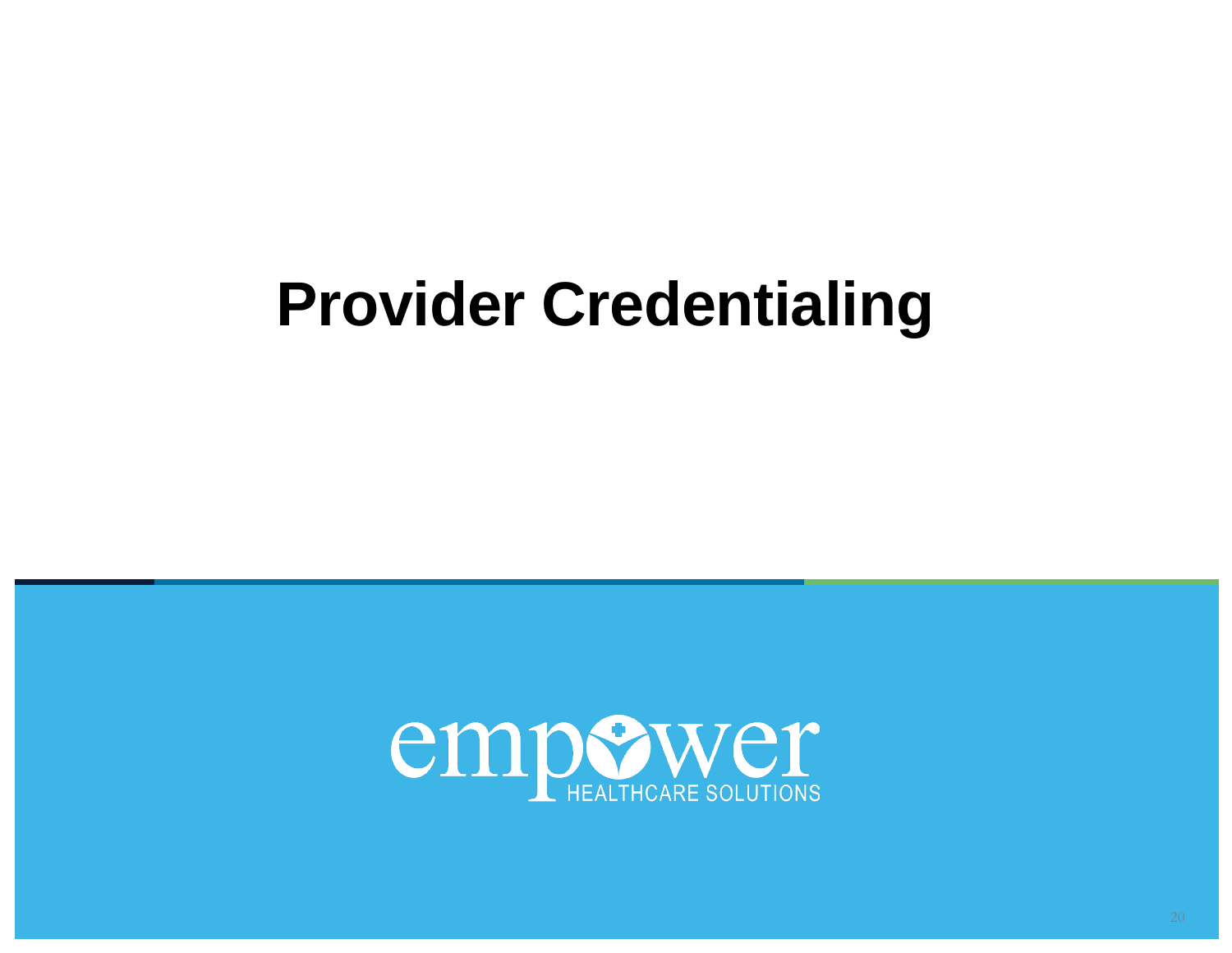## **Provider Credentialing**

- All PASSEs are working together to create a common process for HCBS credentialing.
- This process is subject to approval by DHS and must include:
	- Audit requirements
	- Inspection requirements
	- Complaint resolution process
	- Performing provider requirements
- Providers will be certified on an annual basis.
- Trainings will be provided on this process prior to implementation.

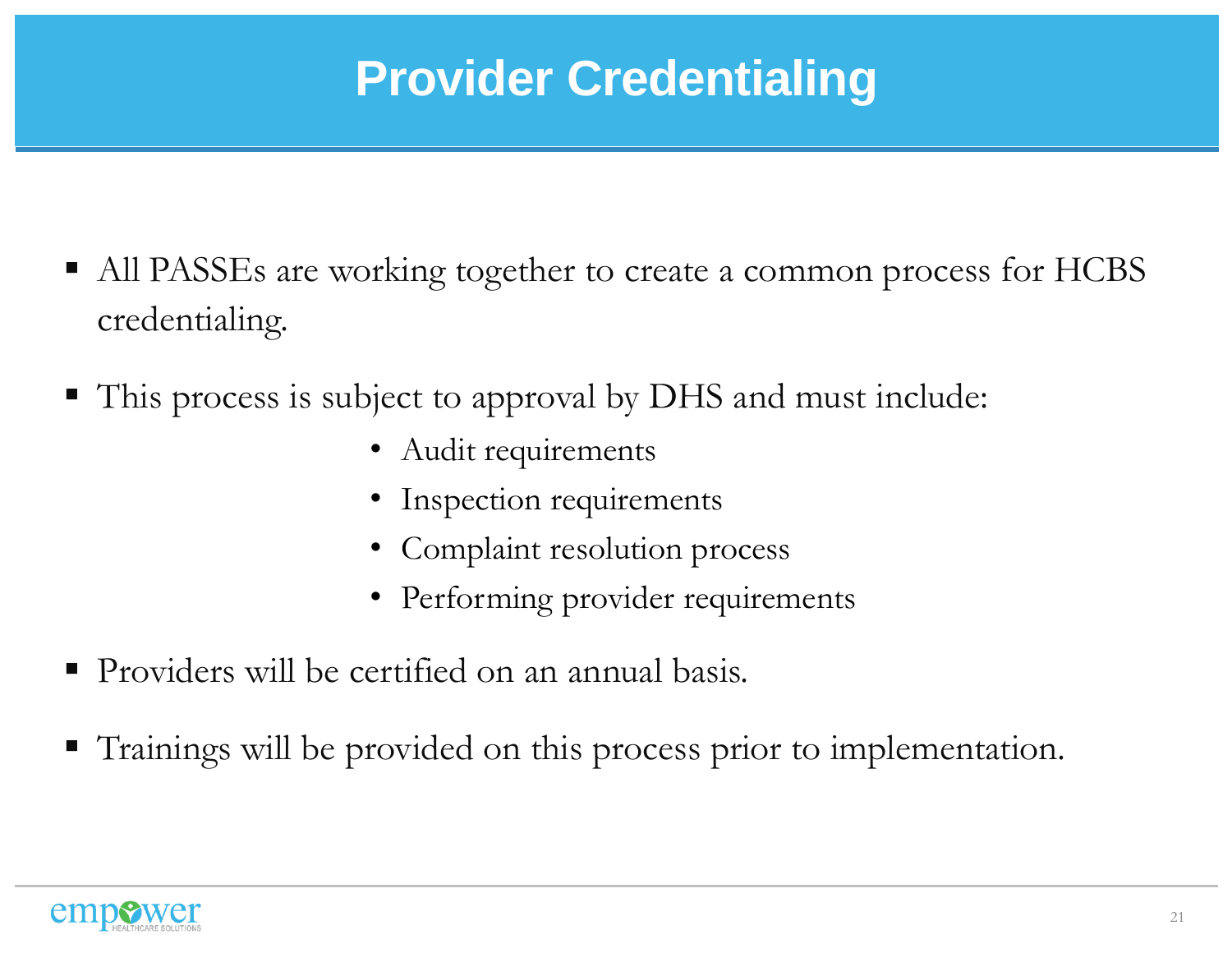## **Additional Resources**

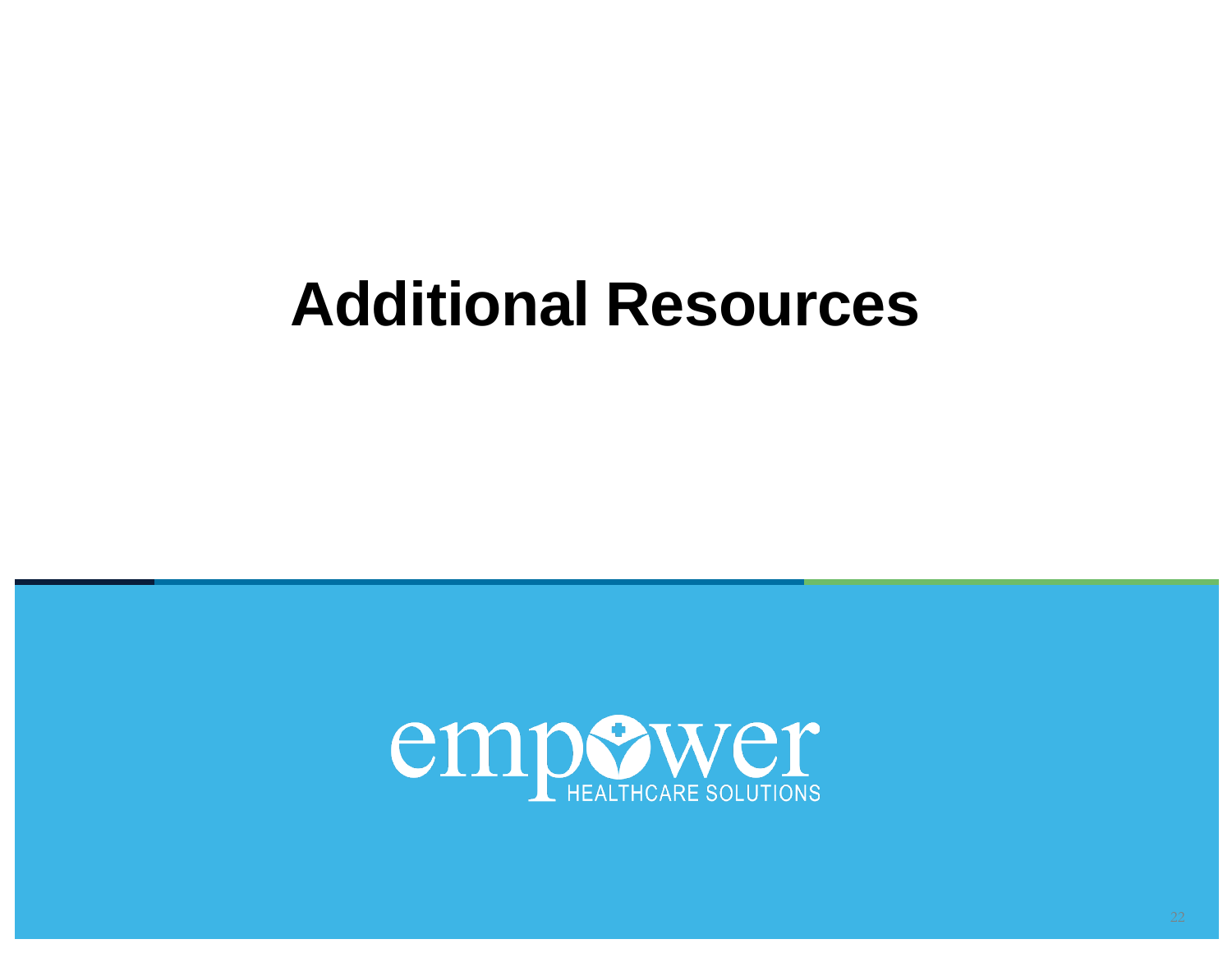#### **Contact Us**

#### **Empower Key Contact Information**

| <b>Care Coordination</b><br><b>Claims</b><br><b>Clinical Appeals</b><br><b>Complaints/Grievances</b><br><b>Credentialing &amp; Contracting</b><br><b>Member Customer Service</b><br>Member Benefits, Eligibility, and<br>Authorizations | (866) 261-1286   TTY 711<br>getempowerhealth.com                  |
|-----------------------------------------------------------------------------------------------------------------------------------------------------------------------------------------------------------------------------------------|-------------------------------------------------------------------|
| <b>Provider Services</b>                                                                                                                                                                                                                | $(855)$ 429-1028                                                  |
| Fraud, Waste, Abuse                                                                                                                                                                                                                     | (866) 261-1286   TTY 711<br>complaintsandgrievance@empowerhcs.com |
| <b>Pharmacy Help Desk</b><br>(Pharmacies Only)                                                                                                                                                                                          | (800) 364-6331                                                    |

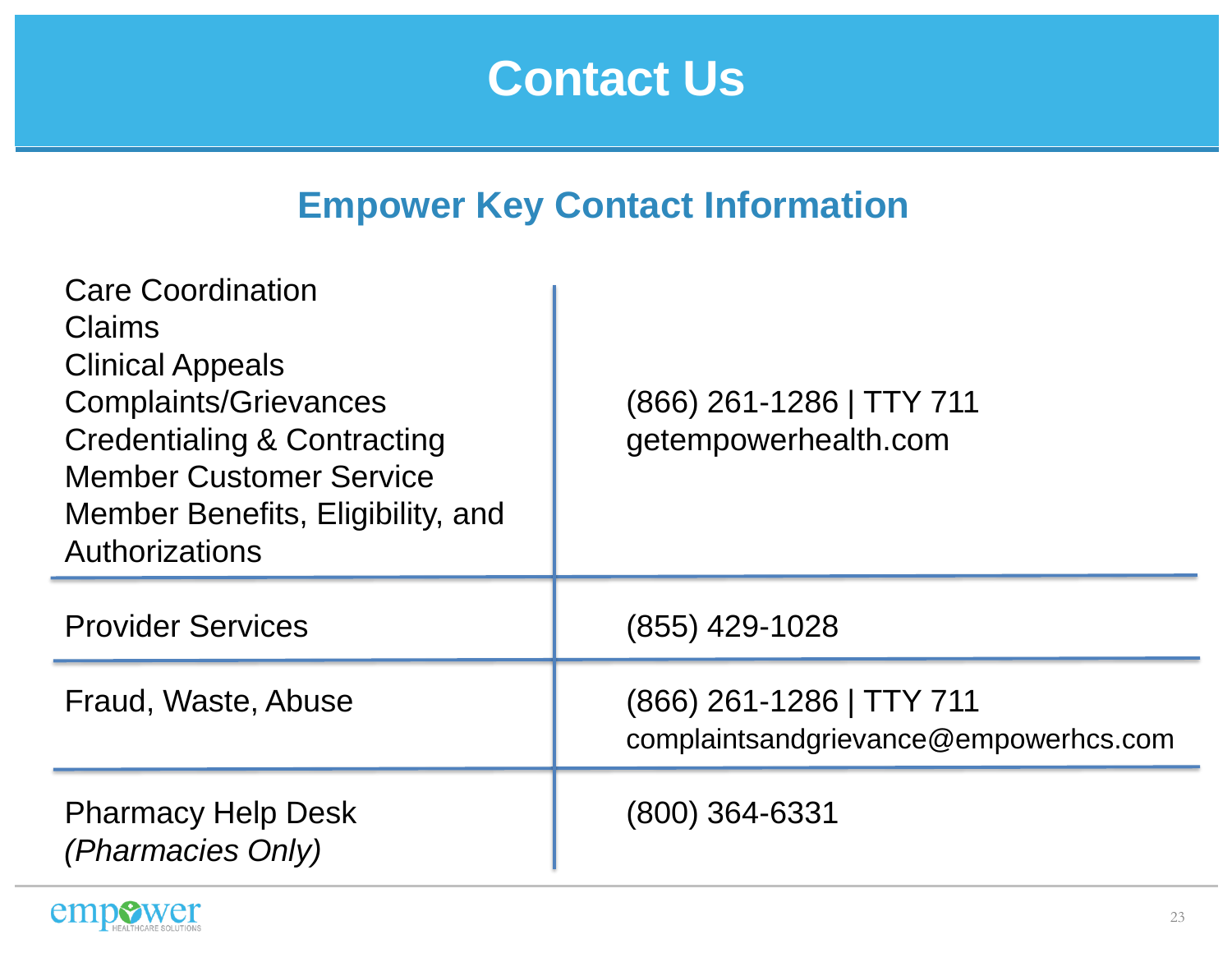## **Additional Resources**



Review the **Provider Manual** for more detailed information about provider requirements and partnering with Empower

| Claims                     | Credentialing            | Provider & Member Administrative<br>Guidelines |
|----------------------------|--------------------------|------------------------------------------------|
| <b>Quality Improvement</b> | <b>Pharmacy Services</b> | Utilization Management                         |
| Compliance                 | Appeals & Grievances     | Care Coordination                              |



Refer to the **Quick Reference Guide** for authorization requirements, addresses, phone numbers, and other important information



Refer to the **Clinical Practice Guidelines** to assist with determining medical necessity, criteria for coverage of services, and other relevant criteria related to services.



Contact your **Provider Relations Manager** to schedule an in-service meeting or to obtain additional information

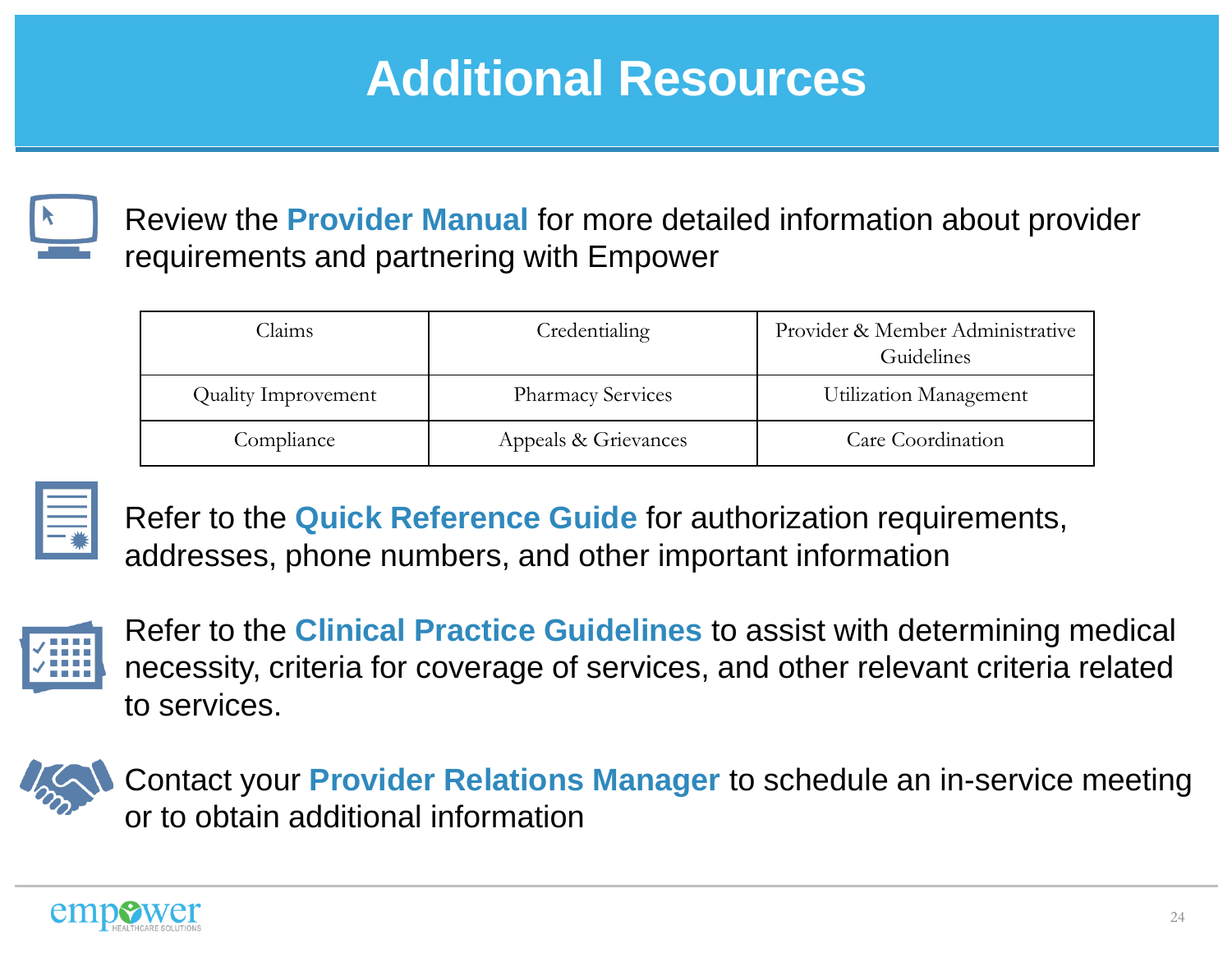#### **Contact Us**

#### **Key Departments – Email Us**

• **Care Coordination** 

[Carecoordination@empowerhcs.com](mailto:Carecoordination@empowerhcs.com)

• **Complaints and Grievances** 

[ComplaintsandGrievance@empowerhcs.com](mailto:ComplaintsandGrievance@empowerhcs.com)

• **Contracting** 

[Empower.Networking@empowerhcs.com](mailto:Empower.Networking@empowerhcs.com)

• **Provider Relations**

[EmpowerhealthcaresolutionsPR@empowerhcs.com](mailto:EmpowerhealthcaresolutionsPR@empowerhcs.com)